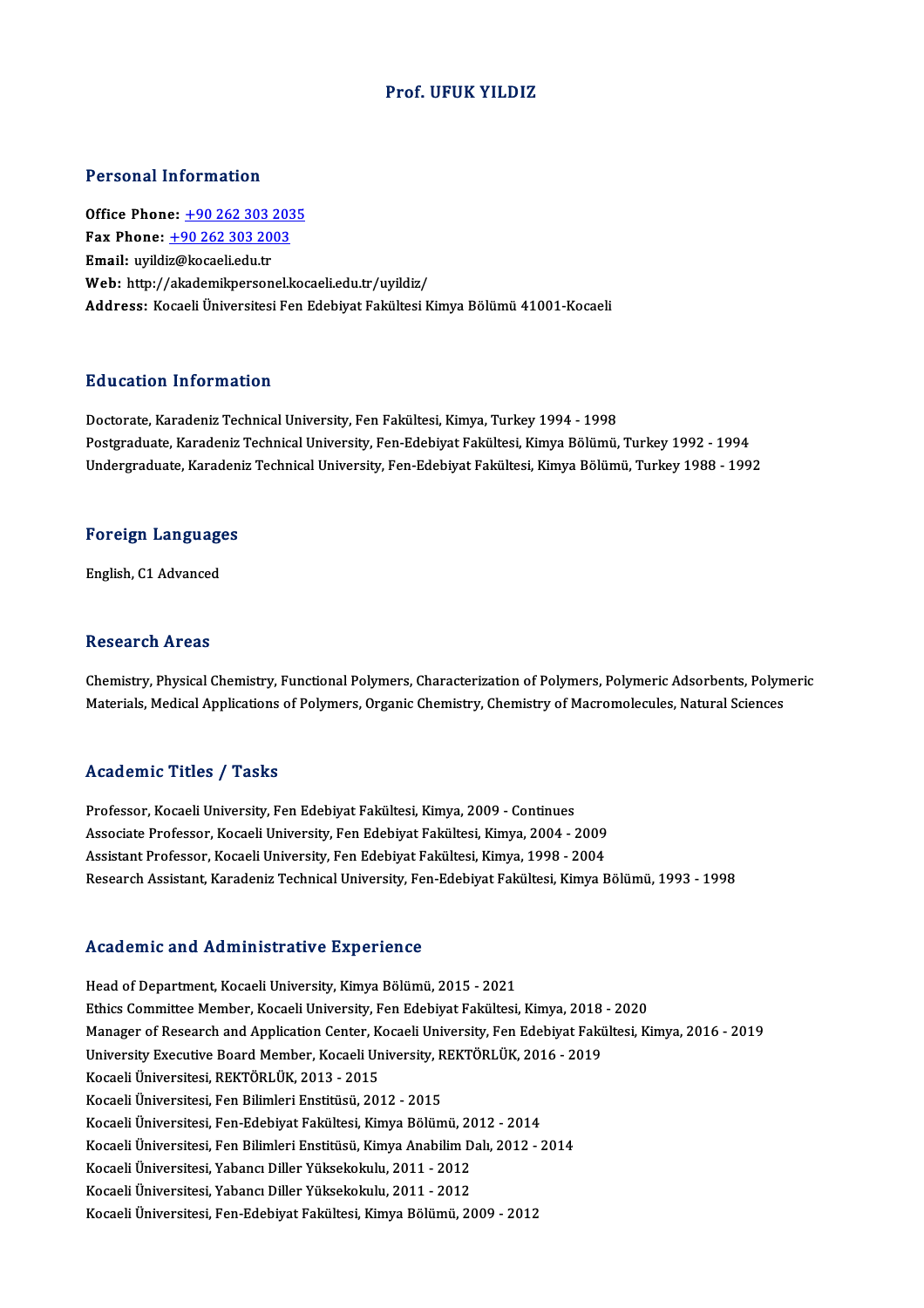#### Advising Theses

Advising Theses<br>Yıldız U., Diosgenin türevi bileşiklerin ve polimerlerinin sentezi, karakterizasyonu ve antikanser çalışmalarında kullanımı,<br>Destarata S.İI KAR(Student), 2019 raa vising "risses"<br>Yıldız U., Diosgenin türevi bileşikleri<br>Doctorate, S.İLKAR(Student), 2019<br>Yıldız U. Silikan esaslı malmajnimar Yıldız U., Diosgenin türevi bileşiklerin ve polimerlerinin sentezi, karakterizasyonu ve antikanser çalışmalarında ku<br>Doctorate, S.İLKAR(Student), 2019<br>Yıldız U., Silikon esaslı makroinimer varlığında yeni organojellerin se

Doctorate, S.İLKAR(Student), 2019<br>Yıldız U., Silikon esaslı makroinimer varlığında yeni orga<br>kullanımı , Postgraduate, N.MAMMADLİ(Student), 2019<br>YU DIZ U. Surface functionalized nanosuvstalline sellule Yıldız U., Silikon esaslı makroinimer varlığında yeni organojellerin sentezi, karakterizasyonu ve absorbent olarak<br>kullanımı , Postgraduate, N.MAMMADLİ(Student), 2019<br>YILDIZ U., Surface functionalized nanocrystalline cellu

kullanımı , Postgraduate, N.MAMMADLİ(Student), 2019<br>YILDIZ U., Surface functionalized nanocrystalline cellulose based materials: Synthesis, development and evaluation for<br>biomedical and water treatment applications, Doctor YILDIZ U., Surface functionalized nanocrystalline cellulose based materials: Synthesis, development and evalua<br>biomedical and water treatment applications, Doctorate, F.Asabuwa(Student), 2018<br>YILDIZ U., Biyomedikal ve çevr

biomedical and water treatment applications, Doctorate<br>YILDIZ U., Biyomedikal ve çevre uygulamalarına yönelik<br>karakterizasyonu, Doctorate, A.ERDEM(Student), 2017<br>YU DIZ U. Melmeinimer verkönde veni bidreiellerin sen YILDIZ U., Biyomedikal ve çevre uygulamalarına yönelik polimerik jeller ile antikorozif kaplamaların sentezi ve<br>karakterizasyonu, Doctorate, A.ERDEM(Student), 2017<br>YILDIZ U., Makroinimer varlığında yeni hidrojellerin sente

karakterizasyonu, Doctorate, A.ERDEM(Student), 2017<br>YILDIZ U., Makroinimer varlığında yeni hidrojellerin sentezlenmesi, karakterizasyonu ve atık sulardan ağır metal iyonlarının uzaklaştırılıp geri kazanımlarında kullanılması, Postgraduate, Ö.Ferkan(Student), 2009

YILDIZ U., Metil metakrilat'ın allil alkol 1,2 bütoksilat-b-etoksilat varlığında Ce(IV)/HNO3 ile redoks polimerizasyonu,<br>Postgraduate, Ç.YAĞCI(Student), 2003

#### Articles Published in Journals That Entered SCI, SSCI and AHCI Indexes

I. <p>Synthesis of diosgenin derivatives by A and B ringmodifications and low-valent titanium(Ti-0) exted Published III journals Plate Blitered Berl, 8881 and Phrist Indones<br>
<p>Synthesis of diosgenin derivatives by A and B ring modifications and low-valent titaniur<br>
catalysed McMurry coupling reactions and designing to *<p>Synthesis of diosger<br>catalysed McMurry coup<br>İLKAR ERDAĞI S., YILDIZ U.<br>JOUPMAL OF MOLECULAR S* catalysed McMurry coupling reactions and designing to create novel bi<br>İLKAR ERDAĞI S., YILDIZ U.<br>JOURNAL OF MOLECULAR STRUCTURE, vol.1256, 2022 (Journal Indexed in SCI)<br>Preperation of bydrophebis mesterinimer based novel b ILKAR ERDAĞI S., YILDIZ U.<br>JOURNAL OF MOLECULAR STRUCTURE, vol.1256, 2022 (Journal Indexed in SCI)<br>II. Preparation of hydrophobic macroinimer-based novel hybrid sorbents for efficient removal of

JOURNAL OF MOLECULAR STRUCTURE, vol.1256, 2022 (Journal Indexed in SCI)

organic liquids from wastewater ENVIRONMENTAL SCIENCE AND POLLUTION RESEARCH, vol.28, no.17, pp.22064-22076, 2021 (Journal Indexed in SCI) Erdem A., Mammadli N., Yıldız U. ENVIRONMENTAL SCIENCE AND POLLUTION RESEARCH, vol.28, no.17, pp.22064-22076, 2021 (Journal Indexe<br>SCI)<br>III. Genipin crosslinked gelatin-diosgenin-nanocellulose hydrogels for potential wound dressing and<br>hooling annisotions

## SCI)<br>Genipin crosslinked<br>healing applications<br>it gap EPDAČLS, News Genipin crosslinked gelatin-diosgenin-nan<br>healing applications<br>İLKAR ERDAĞI S., Ngwabebhoh F.A. , YILDIZ U.<br>INTERNATIONAL JOURNAL OF PIOLOCICAL MA

healing applications<br>İLKAR ERDAĞI S., Ngwabebhoh F. A. , YILDIZ U.<br>INTERNATIONAL JOURNAL OF BIOLOGICAL MACROMOLECULES, vol.149, pp.651-663, 2020 (Journal Indexed in İLKA<br>INTE<br>SCI)<br><sup>Bisk</sup> INTERNATIONAL JOURNAL OF BIOLOGICAL MACROMOLECULES, vol.149, pp.651-663, 2020 (Journal Indexe<br>SCI)<br>IV. Pickering stabilized nanocellulose-alginate: A diosgenin-mediated delivery of quinalizarin as a<br>natant sute inhibitor i

SCI)<br>Pickering stabilized nanocellulose-alginate: A diosgenin-med<br>potent cyto-inhibitor in human lung/breast cancer cell lines<br><sup>iller Erdağı S. Novebobbob E.A. Yıldır U</sup> Pickering stabilized nanocellulose-alg<br>potent cyto-inhibitor in human lung/t<br>İlkar Erdağı S., Ngwabebhoh F.A., Yıldız U.<br>MATERIALS SCIENCE & ENCINEERING G.M MATERIALS SCIENCE & ENGINEERING C-MATERIALS FOR BIOLOGICAL APPLICATIONS, vol.109, 2020 (Journal Indexed in SCI) İlkar Erdağı S., Ngwabebhoh F. A., Yıldız U.

MATERIALS SCIENCE & ENGINEERING C-MATERIALS FOR BIOLOGICAL APPLICATIONS, vol.109, 2020 (Journal<br>Indexed in SCI)<br>V. Bioinspired modified nanocellulose adsorbent for enhanced boron recovery from aqueous media:<br>Ontimization k Indexed in SCI)<br>Bioinspired modified nanocellulose adsorbent for enhanced l<br>Optimization, kinetics, thermodynamics and reusability study<br>Nguabobbob E.A., Mammadli N., Yıldız II Optimization, kinetics, thermodynamics and reusability study<br>Ngwabebhoh F.A., Mammadli N., Yıldız U.

JOURNAL OF ENVIRONMENTAL CHEMICAL ENGINEERING, vol.7, no.5, 2019 (Journal Indexed in SCI)

VI. Nature-derived fibrous nanomaterial toward biomedicine and environmental remediation: Today's **JOURNAL OF ENVIRONMENTA<br>Nature-derived fibrous nar<br>state and future prospects<br>Ngunbobbob E.A., VII DIZ II** Nature-derived fibrous na<br>state and future prospects<br>Ngwabebhoh F.A., YILDIZ U.<br>JOUPNAL OF APPLIED POLYN

Ngwabebhoh F. A. , YILDIZ U.<br>JOURNAL OF APPLIED POLYMER SCIENCE, vol.136, no.35, 2019 (Journal Indexed in SCI)

Ngwabebhoh F. A. , YILDIZ U.<br>JOURNAL OF APPLIED POLYMER SCIENCE, vol.136, no.35, .<br>VII. Composite latex production with high solid content<br>Delibes A. YILDIZ II. Toyer K. **JOURNAL OF APPLIED POLYM<br>Composite latex productio<br>Delibas A., YILDIZ U., Tauer K.<br>JOUPNAL OF APPLIED POLYM** Delibas A., YILDIZ U., Tauer K.<br>JOURNAL OF APPLIED POLYMER SCIENCE, vol.136, no.18, 2019 (Journal Indexed in SCI)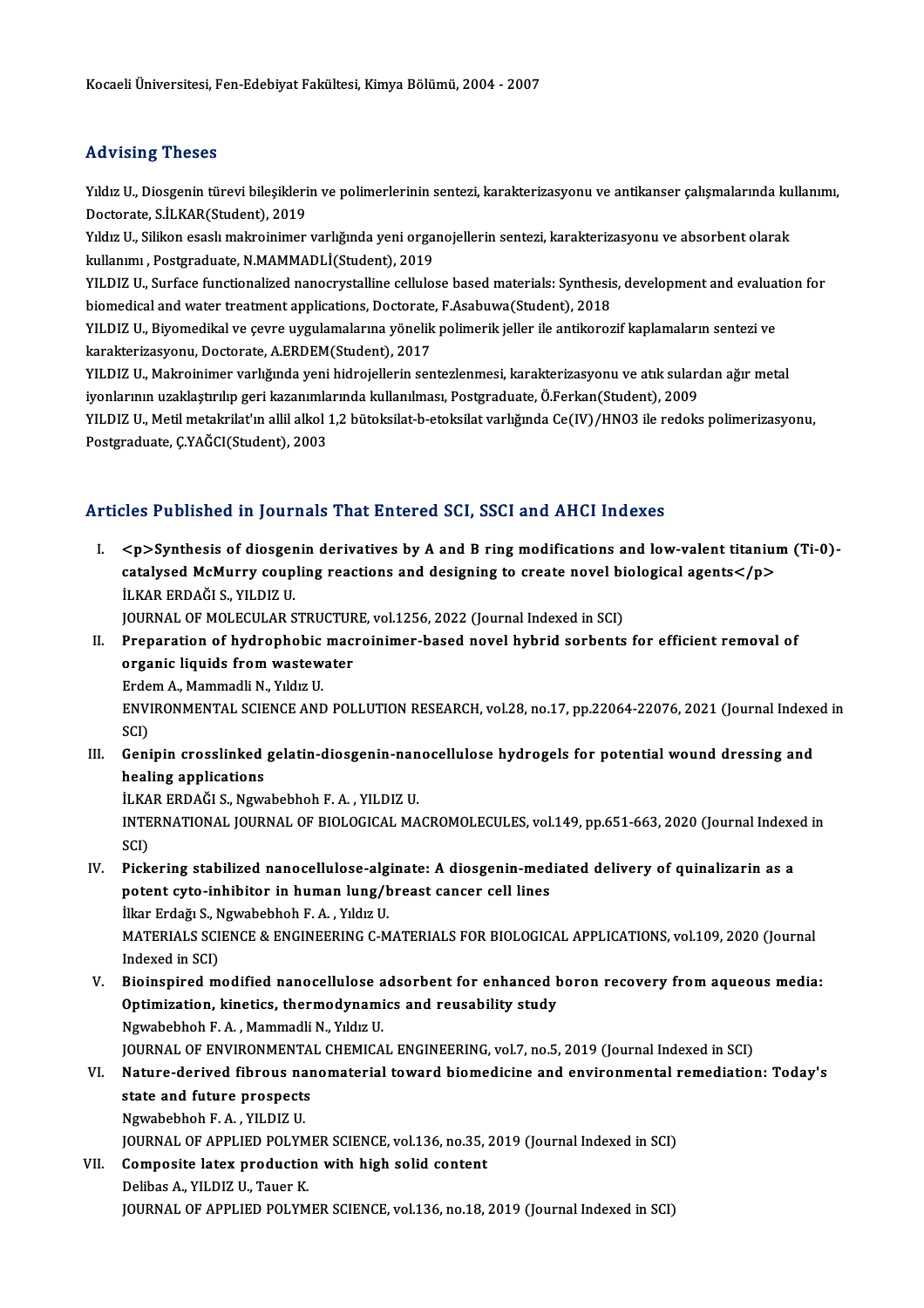VIII. Diosgenin-conjugated PCL-MPEG polymeric nanoparticles for the co-delivery of anticancer drugs:<br>degian entimization in vitre drug relegse and evaluation of anticancer activity Diosgenin-conjugated PCL-MPEG polymeric nanoparticles for the co-delivery of<br>design, optimization, in vitro drug release and evaluation of anticancer activity<br>Frdesi S. Vildiz II Diosgenin-conju<br>design, optimiza<br>Erdagi S., Yildiz U.<br>NEW JOUPNAL OF design, optimization, in vitro drug release and evaluation of anticancer activity<br>Erdagi S., Yildiz U.<br>NEW JOURNAL OF CHEMISTRY, vol.43, no.17, pp.6622-6635, 2019 (Journal Indexed in SCI)<br>Bunesstashel Bessuery from Asysous

- Erdagi S., Yildiz U.<br>IX. Pyrocatechol Recovery from Aqueous Phase by Nanocellulose-Based Platelet-Shaped Gels: Response<br>Surface Methodology and Artificial Neural Network Design Study NEW JOURNAL OF CHEMISTRY, vol.43, no.17, pp.6622-6635, 2019 (Journa<br>Pyrocatechol Recovery from Aqueous Phase by Nanocellulose-Ba:<br>Surface Methodology and Artificial Neural Network Design Study<br>Neurababbab E.A., YU DIZ U Pyrocatechol Recovery fro<br>Surface Methodology and<br>Ngwabebhoh F.A., YILDIZ U.<br>Journal of Environmental Eng Surface Methodology and Artificial Neural Network Design Study<br>Ngwabebhoh F. A. , YILDIZ U.<br>Journal of Environmental Engineering (United States), vol.145, no.2, 2019 (Journal Indexed in SCI)<br>Biskering emulsions stabilized
- Ngwabebhoh F. A. , YILDIZ U.<br>Journal of Environmental Engineering (United States), vol.145, no.2, 2019 (Journal Indexed in SCI)<br>X. Pickering emulsions stabilized nanocellulosic-based nanoparticles for coumarin and curcumin Journal of Environmental Engineering (United States), vol.145, no.2, 2019 (Journal Indeptick<br>Pickering emulsions stabilized nanocellulosic-based nanoparticles for couma<br>nanoencapsulations: In vitro release, anticancer and Pickering emulsions stabilized na<br>nanoencapsulations: In vitro rele<br>Ngwabebhoh F.A., Erdagi S., Yıldız U.<br>CARROUVDRATE ROLYMERS, YIL201 nanoencapsulations: In vitro release, anticancer and antimicrobial activities<br>Ngwabebhoh F. A. , Erdagi S., Yıldız U.<br>CARBOHYDRATE POLYMERS, vol.201, pp.317-328, 2018 (Journal Indexed in SCI)

XI. A novel reagent-assistedmechanochemicalmethod for nickel recovery fromlateritic ore Cetintas S., Yıldız U., Bingöl D.

JOURNAL OF CLEANER PRODUCTION, vol.199, pp.616-632, 2018 (Journal Indexed in SCI)

- XII. A design optimization study on synthesized nanocrystalline cellulose, evaluation and surface JOURNAL OF CLEANER PRODUCTION, vol.199, pp.616-632, 2018 (Journal Indexed in SCI)<br>A design optimization study on synthesized nanocrystalline cellulose, evaluation<br>modification as a potential biomaterial for prospective bio A design optimization study on sy<br>modification as a potential bioma<br>Ngwabebhoh F.A., Erdem A., Yıldız U.<br>INTERNATIONAL JOURNAL OF PIOLO modification as a potential biomaterial for prospective biomedical applications<br>Ngwabebhoh F. A. , Erdem A., Yıldız U.<br>INTERNATIONAL JOURNAL OF BIOLOGICAL MACROMOLECULES, vol.114, pp.536-546, 2018 (Journal Indexed in<br>SCD Ngwa<br>INTE<br>SCI)<br>A.re INTERNATIONAL JOURNAL OF BIOLOGICAL MACROMOLECULES, vol.114, pp.536-546, 2018 (Journal Indexed in<br>SCI)<br>XIII. A response surface modelling study for sorption of Cu2+, Ni2+, Zn2+ and Cd2+ using chemically<br>modified noly(vinul
- SCI)<br>A response surface modelling study for sorption of Cu2+, Ni2+, Zn2+ and Cd2+ using che<br>modified poly(vinylpyrrolidone) and poly(vinylpyrrolidone-co-methylacrylate) hydrogels<br>KEMIK O E NCWARERHOH E A VILDIZ II A response surface modelling study for<br>modified poly(vinylpyrrolidone) and po<br>KEMIK O. F. , NGWABEBHOH F. A. , YILDIZ U.<br>ADSOPPTION SCIENCE & TECHNOLOCY vol 3 modified poly(vinylpyrrolidone) and poly(vinylpyrrolidone-co-methylacrylate)<br>KEMIK O. F. , NGWABEBHOH F. A. , YILDIZ U.<br>ADSORPTION SCIENCE & TECHNOLOGY, vol.35, pp.263-283, 2017 (Journal Indexed in SCI)<br>Synthesis, shareste KEMIK O. F. , NGWABEBHOH F. A. , YILDIZ U.<br>ADSORPTION SCIENCE & TECHNOLOGY, vol.35, pp.263-283, 2017 (Journal Indexed in SCI)<br>XIV. Synthesis, characterization and swelling investigations of novel polyetheramine-based hydro
	-
- ADSORPTION SCIENCE & TECHNOLOG<br>Synthesis, characterization and sv<br>Erdem A., Ngwabebhoh F.A., Yıldız U.<br>POLYMER BULLETIN, YOL74, np.973-8 Synthesis, characterization and swelling investigations of novel<br>Erdem A., Ngwabebhoh F. A. , Yıldız U.<br>POLYMER BULLETIN, vol.74, pp.873-893, 2017 (Journal Indexed in SCI)<br>Novel megnenenevs envegels with enhanced adsenntio Erdem A., Ngwabebhoh F. A. , Yıldız U.<br>POLYMER BULLETIN, vol.74, pp.873-893, 2017 (Journal Indexed in SCI)<br>XV. Novel macroporous cryogels with enhanced adsorption capability for the removal of Cu(II) ions
- POLYMER BULLETIN, vol.74, pp.873-893, 2017 (Journal Indexed in SCI<br>Novel macroporous cryogels with enhanced adsorption capabi<br>from aqueous phase: Modelling, kinetics and recovery studies<br>Frdem A. Novebabbab E.A. VidualI Novel macroporous cryogels with<br>from aqueous phase: Modelling, k<br>Erdem A., Ngwabebhoh F.A., Yıldız U.<br>JOUPNAL OF ENVIRONMENTAL CHEM JOURNAL OF ENVIRONMENTAL CHEMICAL ENGINEERING, vol.5, no.1, pp.1269-1280, 2017 (Journal Indexed in<br>SCI) Erdem A., Ngwabebhoh F. A., Yıldız U. JOURNAL OF ENVIRONMENTAL CHEMICAL ENGINEERING, vol.5, no.1, pp.1269-1280, 2017 (Journal Indexed<br>SCI)<br>XVI. Fabrication and characterization of novel macroporous jeffamine/diamino hexane cryogels for<br>anhanged Cu(II) matel un
- SCI)<br>Fabrication and characterization of novel macroporous jeffamine/diamino hexane cryogels<br>enhanced Cu(II) metal uptake: Optimization, isotherms, kinetics and thermodynamic studies<br>Endem A. Nauphebbeb E.A. Cetutes S. Bin Fabrication and characterization of novel macropor<br>enhanced Cu(II) metal uptake: Optimization, isother<br>Erdem A., Ngwabebhoh F.A., Cetıntas S., Bingöl D., Yıldız U.<br>CHEMICAL ENCINEERING RESEARCH & DESICN vol.117, m enhanced Cu(II) metal uptake: Optimization, isotherms, kinetics and thermodynamic studies<br>Erdem A., Ngwabebhoh F. A. , Cetintas S., Bingöl D., Yıldız U.<br>CHEMICAL ENGINEERING RESEARCH & DESIGN, vol.117, pp.122-138, 2017 (Jo
- XVII. Synergistic removal of Cu(II) and nitrazine yellow dye using an eco-friendly chitosan-CHEMICAL ENGINEERING RESEARCH & DESIGN, vol.117, pp.122-138, 2017 (Journal<br>Synergistic removal of Cu(II) and nitrazine yellow dye using an eco-friend!<br>montmorillonite hydrogel: Optimization by response surface methodology<br> Synergistic removal of Cu(II) and<br>montmorillonite hydrogel: Optimi<br>Ngwabebhoh F.A., Erdem A., Yıldız U.<br>JOUPNAL OF APPLIED POLYMER SCIE montmorillonite hydrogel: Optimization by response surface methodolog<br>Ngwabebhoh F. A. , Erdem A., Yıldız U.<br>JOURNAL OF APPLIED POLYMER SCIENCE, vol.133, 2016 (Journal Indexed in SCI)<br>Eungtianalized Hybrid Costings on APS

- Ngwabebhoh F. A., Erdem A., Yıldız U.<br>JOURNAL OF APPLIED POLYMER SCIENCE, vol.133, 2016 (Journal Indexed in SCI)<br>XVIII. Functionalized Hybrid Coatings on ABS Surfaces by PLD and Dip Coatings<br>Kasar E. Erdem A. Sanh M. M. Ka JOURNAL OF APPLIED POLYMER SCIENCE, vol.133, 2016 (Journal Ind<br>Functionalized Hybrid Coatings on ABS Surfaces by PLD and l<br>Kaçar E., Erdem A., Sanlı M. M. , Kayan A., Candan L., Yıldız U., Demir A.<br>JOURNAL OE INORCANIC AND JOURNAL OF INORGANIC AND ORGANOMETALLIC POLYMERS AND MATERIALS, vol.26, pp.895-906, 2016 (Journal Indexed in SCI) Kaçar E., Erdem A., Sanlı M. M., Kayan A., Candan L., Yıldız U., Demir A. JOURNAL OF INORGANIC AND ORGANOMETALLIC POLYMERS AND MATERIALS, vol.26, pp.895-906, 2016 (Journal indexed in SCI)<br>XIX. A new Schiff base: Synthesis, characterization and optimization of metal ions-binding properties<br>Rikin
- Indexed in SCI)<br>**A new Schiff base: Synthesis, characterization** a<br>Bilgin A., Cetıntas S., Cerrahoglu E., Yıldız U., Bingöl D.<br>SERARATION SCIENCE AND TECHNOLOCY vol 51. pp A new Schiff base: Synthesis, characterization and optimization of metal ions-binding<br>Bilgin A., Cetntas S., Cerrahoglu E., Yıldız U., Bingöl D.<br>SEPARATION SCIENCE AND TECHNOLOGY, vol.51, pp.2138-2144, 2016 (Journal Indexe Bilgin A., Cetintas S., Cerrahoglu E., Yildiz U., Bingöl D.<br>SEPARATION SCIENCE AND TECHNOLOGY, vol.51, pp.2138-2144, 2016 (Journal Indexed in SCI)<br>XX. Fabrication and characterization of soft macroporous Jeffamine cryogels

SEPARATION SCIENC<br>Fabrication and charastissue applications<br>Frdem A. Nauphebbe Fabrication and characterization<br>tissue applications<br>Erdem A., Ngwabebhoh F. A. , Yıldız U.<br>PSC Advances vol 6 nn 111972 1119

tissue applications<br>Erdem A., Ngwabebhoh F. A. , Yıldız U.<br>RSC Advances, vol.6, pp.111872-111881, 2016 (Journal Indexed in SCI)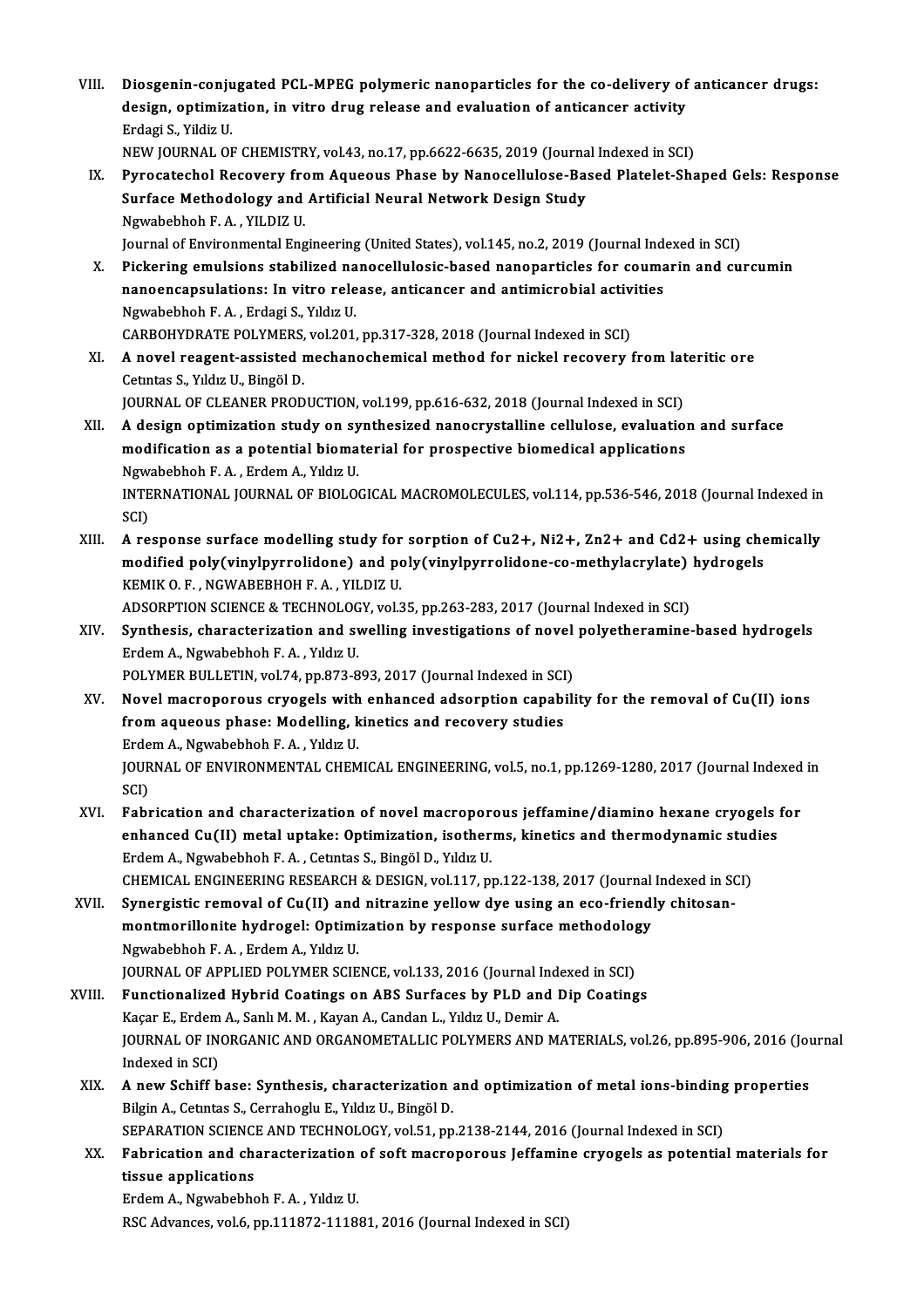| XXI.    | Preparation of Al, Ti, Zr-perfluoroheptanoate compounds and their use in ring opening<br>polymerization                                   |
|---------|-------------------------------------------------------------------------------------------------------------------------------------------|
|         | YALCIN G., YILDIZ U., KAYAN A.                                                                                                            |
|         | APPLIED CATALYSIS A-GENERAL, vol.423, pp.205-210, 2012 (Journal Indexed in SCI)                                                           |
| XXII.   | Tailoring polymer architectures with macromonomer azoinitiators                                                                           |
|         | YILDIZ U., Hazer B., TAUER K.                                                                                                             |
|         | POLYMER CHEMISTRY, vol.3, no.5, pp.1107-1118, 2012 (Journal Indexed in SCI)                                                               |
| XXIII.  | Reversible aggregation of responsive polymer-stabilized colloids and the pH-dependent formation of<br>porous scaffolds                    |
|         | Woodward R. T., Hight C., YILDIZ U., SCHAEFFER N., VALLIANT E. M., JONES J. R., STEVENS M. M., WEAVER J. V. M.                            |
|         | SOFT MATTER, vol.7, no.16, pp.7560-7566, 2011 (Journal Indexed in SCI)                                                                    |
| XXIV.   | The removal of heavy metal ions from aqueous solutions by novel pH-sensitive hydrogels                                                    |
|         | YILDIZ U, KEMIK O F., Hazer B.                                                                                                            |
|         | JOURNAL OF HAZARDOUS MATERIALS, vol.183, pp.521-532, 2010 (Journal Indexed in SCI)                                                        |
| XXV.    | Synthesis and characterization of new metal-free and metallophthalocyanines fused alpha-                                                  |
|         | methylferrocenylmethoxy units                                                                                                             |
|         | BİLGİN A., YAĞCI Ç., MENDI A., YILDIZ U.                                                                                                  |
|         | JOURNAL OF INCLUSION PHENOMENA AND MACROCYCLIC CHEMISTRY, vol.67, pp.377-383, 2010 (Journal                                               |
|         | Indexed in SCI)                                                                                                                           |
| XXVI.   | Kinetics and colloidal parameters of miniemulsion polymerization of butyl acrylate                                                        |
|         | YILDIZ U., CAPEK I., SAROV Y., COROBEA M. C., POLOVKOVA J.                                                                                |
|         | POLYMER INTERNATIONAL, vol.58, no.12, pp.1411-1421, 2009 (Journal Indexed in SCI)                                                         |
| XXVII.  | Synthesis, characterization, aggregation and thermal properties of a novel polymeric metal-free                                           |
|         | phthalocyanine and its metal complexes                                                                                                    |
|         | BİLGİN A., YAĞCI Ç., YILDIZ U., ÖZKAZANÇ E., TARCAN E.                                                                                    |
|         | POLYHEDRON, vol.28, no.11, pp.2268-2276, 2009 (Journal Indexed in SCI)                                                                    |
| XXVIII. | Synthesis and characterization of new monomeric and polymeric phthalocyanines                                                             |
|         | BİLGİN A., YAĞCI Ç., MENDI A., YILDIZ U.                                                                                                  |
|         | JOURNAL OF APPLIED POLYMER SCIENCE, vol.110, no.4, pp.2115-2126, 2008 (Journal Indexed in SCI)                                            |
| XXIX.   | Miniemulsion polymerization of styrene in the presence of macromonomeric initiators                                                       |
|         | YILDIZ U., Landfester K.                                                                                                                  |
|         | POLYMER, vol.49, no.23, pp.4930-4934, 2008 (Journal Indexed in SCI)                                                                       |
| XXX.    | Evaluation of the (Allyl alcohol 1,2-butoxylate-blocke-toxylate)-b-PMMA copolymers composition by                                         |
|         | the dielectric measurements                                                                                                               |
|         | ABACI U., GUNEY H. Y., Yildiz U.                                                                                                          |
|         | JOURNAL OF MACROMOLECULAR SCIENCE PART A-PURE AND APPLIED CHEMISTRY, vol.44, pp.1121-1126, 2007                                           |
|         | (Journal Indexed in SCI)                                                                                                                  |
| XXXI.   | Inverse microemulsion copolymerization of butyl acrylate and acrylamide: kinetics, colloidal                                              |
|         | parameters and some model applications                                                                                                    |
|         | Yildiz U., CAPEK I., BEREK D., SAROV Y., Rangelow I. W.<br>POLYMER INTERNATIONAL, vol.56, no.3, pp.364-370, 2007 (Journal Indexed in SCI) |
| XXXII.  | Synthesis and characterization of new polymeric phthalocyanines substituted with diaza-18-crown-6                                         |
|         | macrocycles through ethyleneoxy bridges                                                                                                   |
|         | Bilgin A., Yagci C., MENDI A., Yildiz U.                                                                                                  |
|         | POLYHEDRON, vol.26, no.3, pp.617-625, 2007 (Journal Indexed in SCI)                                                                       |
| XXXIII. | Novel phthalocyanine polymers with very flexible pentathiatetraethylene units                                                             |
|         | Bilgin A., MENDI A., Yildiz U.                                                                                                            |
|         | POLYMER, vol.47, no.26, pp.8462-8473, 2006 (Journal Indexed in SCI)                                                                       |
| XXXIV.  | Novel network polymeric phthalocyanines: Synthesis and characterization                                                                   |
|         | BILGIN A., YAGCI C., Yildiz U.                                                                                                            |
|         | MACROMOLECULAR CHEMISTRY AND PHYSICS, vol.206, no.22, pp.2257-2268, 2005 (Journal Indexed in SCI)                                         |
|         |                                                                                                                                           |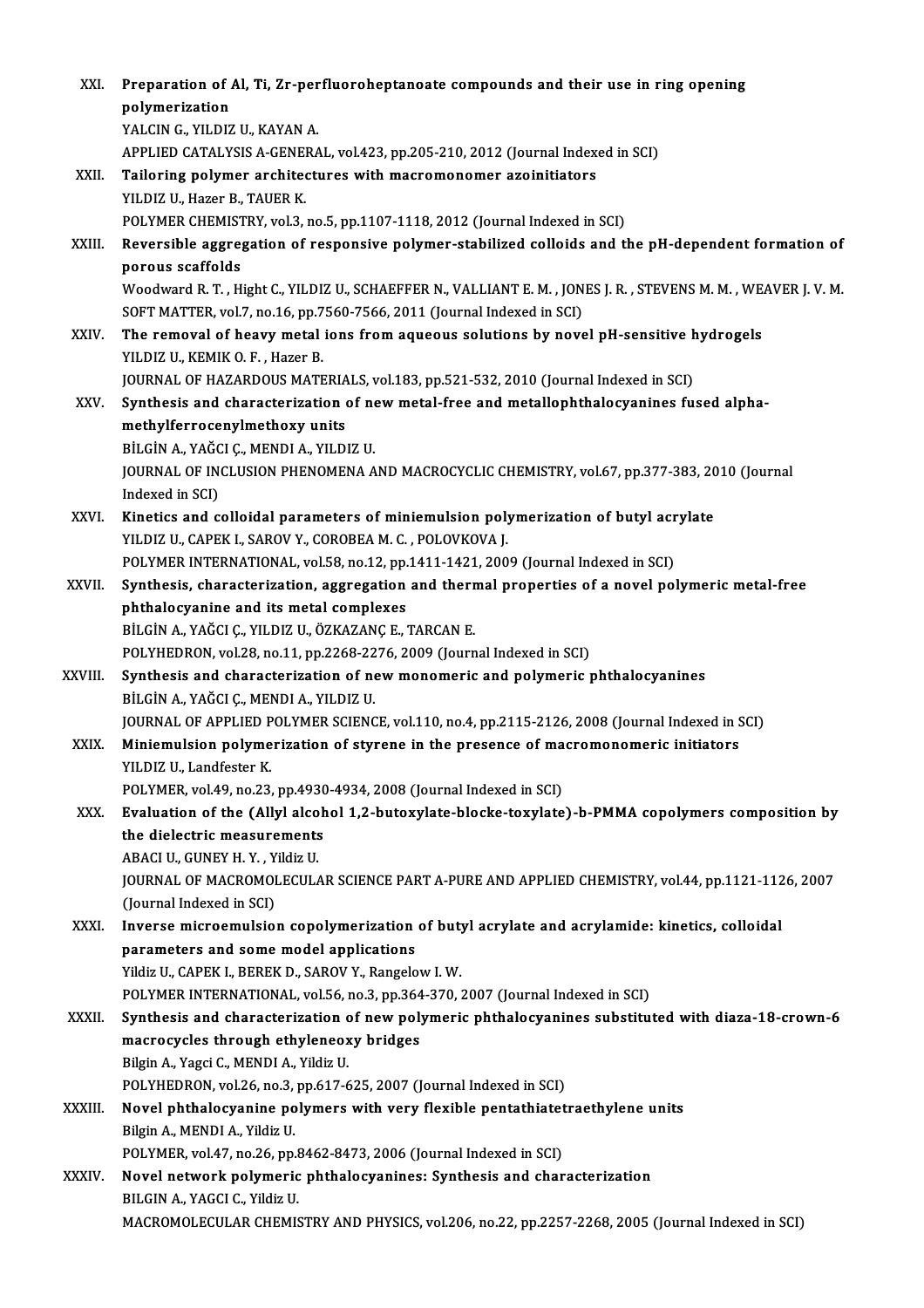| XXXV.         | On the role of hydrophilicity and hydrophobicity in aqueous heterophase polymerization                   |
|---------------|----------------------------------------------------------------------------------------------------------|
|               | TAUER K., ALI A., Yildiz U., SEDLAK M.                                                                   |
|               | POLYMER, vol.46, no.4, pp.1003-1015, 2005 (Journal Indexed in SCI)                                       |
| XXXVI.        | Redox polymerization of methyl methacrylate with allyl alcohol 1,2-butoxylate-block-ethoxylate           |
|               | initiated by Ce(IV)/HN03 redox system                                                                    |
|               | YAGCI C., Yildiz U.                                                                                      |
|               | EUROPEAN POLYMER JOURNAL, vol.41, no.1, pp.177-184, 2005 (Journal Indexed in SCI)                        |
| <b>XXXVII</b> | Reactive poly(ethylene glycol)s in aqueous radical heterophase polymerization                            |
|               | TAUER K., Yildiz U.                                                                                      |
|               | MACROMOLECULES, vol.36, no.23, pp.8638-8647, 2003 (Journal Indexed in SCI)                               |
| XXXVIII.      | The fabrication of very small miniemulsion latexes from N-stearoylglutamate and lauryl                   |
|               | methacrylate: Evidence for droplet budding                                                               |
|               | Yildiz U., LANDFESTER K., ANTONIETTI M.                                                                  |
|               | MACROMOLECULAR CHEMISTRY AND PHYSICS, vol.204, no.16, pp.1966-1970, 2003 (Journal Indexed in SCI)        |
| <b>XXXIX</b>  | Microemulsion polymerization of styrene in the presence of macroinimer                                   |
|               | Yildiz U., Capek I.                                                                                      |
|               | POLYMER, vol.44, no.8, pp.2193-2200, 2003 (Journal Indexed in SCI)                                       |
| XL.           | Dispersion redox copolymerization of methyl methacrylate with macromonomeric azoinitiator as a           |
|               | macrocrosslinker                                                                                         |
|               | Yildiz U, HAZER B                                                                                        |
|               | POLYMER, vol.41, no.2, pp.539-544, 2000 (Journal Indexed in SCI)                                         |
| XLI.          | Dispersion polymerization of styrene and methyl methacrylate initiated by macromonomeric<br>azoinitiator |
|               | Yildiz U., HAZER B.                                                                                      |
|               | ANGEWANDTE MAKROMOLEKULARE CHEMIE, vol.265, pp.16-19, 1999 (Journal Indexed in SCI)                      |
| XLII.         | Free radical crosslinking copolymerization. Gelation behavior of macromonomeric azoinitiators            |
|               | versus macrocrosslinkers                                                                                 |
|               | Yildiz U., HAZER B.                                                                                      |
|               | MACROMOLECULAR CHEMISTRY AND PHYSICS, vol.199, no.2, pp.163-168, 1998 (Journal Indexed in SCI)           |
| XLIII.        | DISPERSION POLYMERIZATION OF STYRENE AND METHYL-METHACRYLATE INITIATED BY                                |
|               | POLY(OXYETHYLENE) MACROMONOMERIC AZOINITIATORS                                                           |
|               | YILDIZ U., HAZER B., CAPEK I.                                                                            |
|               | ANGEWANDTE MAKROMOLEKULARE CHEMIE, vol.231, pp.135-144, 1995 (Journal Indexed in SCI)                    |
|               |                                                                                                          |

#### Refereed Congress / Symposium Publications in Proceedings

- efereed Congress / Symposium Publications in Proceedings<br>I. A new hydrometallurgical process involving mechanochemical conversion with reagent<br>Cetintes S. Bingöl D. Vydus U. A new hydrometallurgical<br>Cetintaş S., Bingöl D., Yıldız U.<br>Eth International Conference A new hydrometallurgical process involving mechanochemical conversion with reagent<br>Cetintaş S., Bingöl D., Yıldız U.<br>6th International Conference and Exhibition on Materials Science and Chemistry, Rome, Italy, 17 - 18 May Cetintas S., Bingöl D., Yıldız U.<br>6th International Conference and Exhibition on Materials Science and Chemistry, Rome, Italy, 17 - 18 May 2018,<br>vol.7 6th International Conference and Exhibition on Materials Science and Chemistry,<br>vol.7<br>II. The Role of High-Energy Milling Applications on Leaching Performance<br>Cetintes S. Vildual I. Bingöl D.
- vol.7<br>The Role of High-Energy M<br>Çetintaş S., Yıldız U., Bingöl D.<br><sup>Oth Plask Sos Basin Conferen</sup> The Role of High-Energy Milling Applications on Leaching Performance<br>Cetintas S., Yıldız U., Bingöl D.<br>8th Black Sea Basin Conference on Analytical Chemistry, İstanbul, Turkey, 9 - 11 May 2018<br>Effect of Machanical Activati
- Cetintas S., Yıldız U., Bingöl D.<br>8th Black Sea Basin Conference on Analytical Chemistry, İstanbul, Turkey, 9 11 May 2018<br>III. Effect of Mechanical Activation on Acid Leaching for Nickel Recovery from Lateritic Ore:<br>Opti 8th Black Sea Basin Conference on Analy<br>Effect of Mechanical Activation on Applimization of Process Conditions<br>CETINTAS S. PINGÖL D. VU DIZ U Effect of Mechanical Activation<br>Optimization of Process Condit<br>CETİNTAŞ S., BİNGÖL D., YILDIZ U.<br>International Cenference en Techn Optimization of Process Conditions<br>ÇETİNTAŞ S., BİNGÖL D., YILDIZ U.<br>International Conference on Technology, Engineering and Science, Antalya, Turkey, 26 - 29 October 2017, pp.32<br>Effect of mechanical activation on asid loc

CETINTAŞ S., BINGÖL D., YILDIZ U.<br>International Conference on Technology, Engineering and Science, Antalya, Turkey, 26 - 29 October 2017, pp.32<br>IV. Effect of mechanical activation on acid leaching for nickel recovery from International Confere:<br>Effect of mechanica<br>process conditions<br>Cetintes S. PiNCÖL D Effect of mechanical activatie<br>process conditions<br>Cetintas S., BİNGÖL D., YILDIZ U.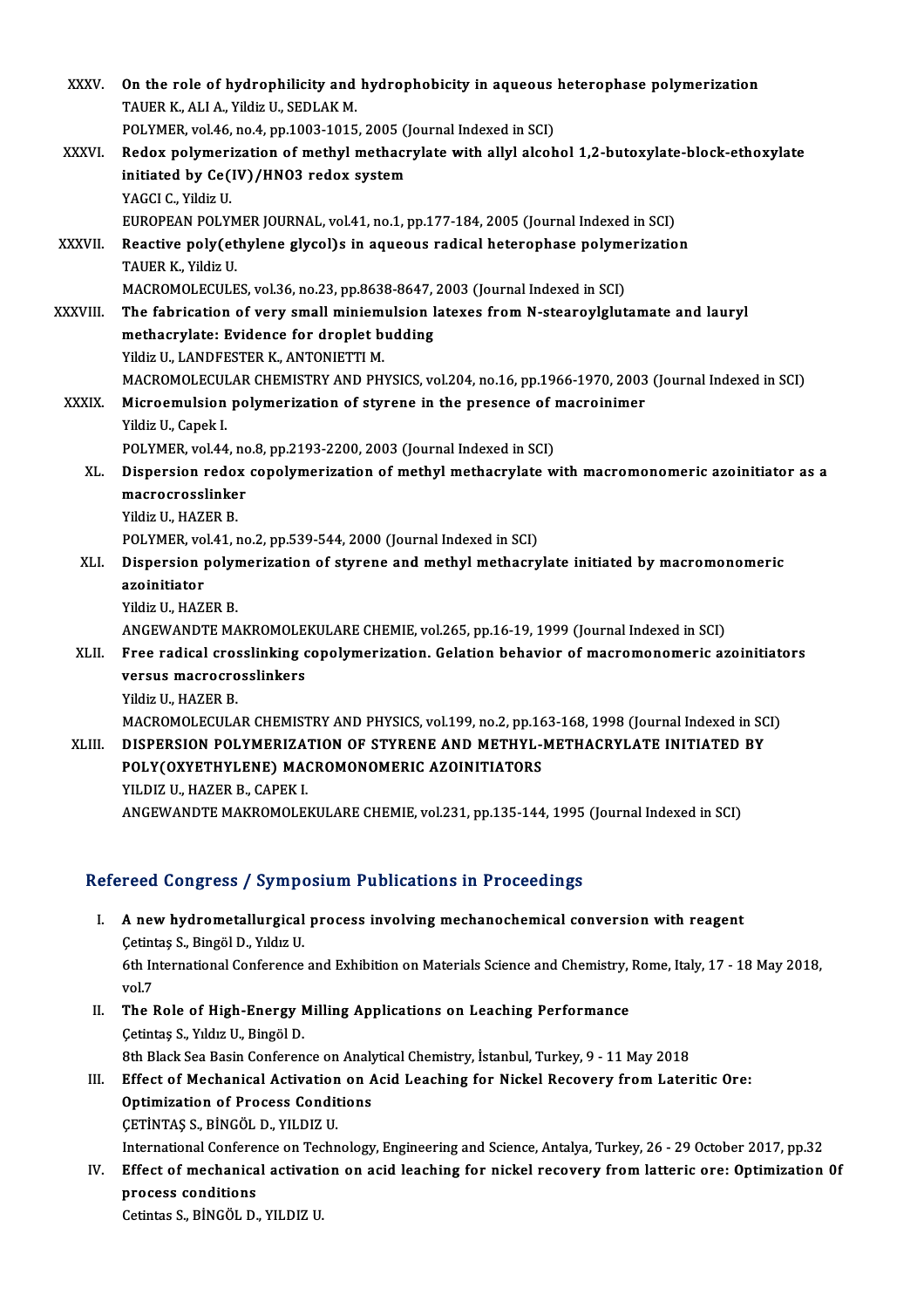Internationl conference on Technology, engineering and Science, 26 - 29 October 2017<br>Novel megneneneus envegels with enhanged adsentition sanability for the new

Internationl conference on Technology, engineering and Science, 26 - 29 October 2017<br>V. Novel macroporous cryogels with enhanced adsorbtion capability for the removal of Cu(II) ions<br>from agueeus phase: Modelling, kineties Internationl conference on Technology, engineering and Science, 26 - 2<br>Novel macroporous cryogels with enhanced adsorbtion capabi<br>from aqueous phase: Modelling, kinetics and recovery studies<br>yu D17 U Novel ma<br>from aqu<br>YILDIZ U.<br>Eth Inter from aqueous phase: Modelling, kinetics and recovery studies<br>YILDIZ U.<br>. 6th International Conference on Environmental Chemistry and Engineering, Roma, Italy, 24 - 25 July 2017<br>Treatment of harardous weste insineration pla

- YILDIZ U.<br>6th International Conference on Environmental Chemistry and Engineering, Roma, Italy VI.<br>7. Treatment of hazardous waste incineration plant effluent by novel hydrogels<br>6. Kemik Ö. F. , YILDIZ U. . 6th International Con<br>Treatment of hazard<br>Kemik Ö. F. , YILDIZ U.<br>Eth International Conf
- 6th International Conference on Environmental Chemistry and Engineering, Roma, Italy, 24 25 July 2017 Kemik Ö. F. , YILDIZ U.<br>6th International Conference on Environmental Chemistry and Engineering, Roma, Italy, 24 - 25 July 2017<br>FRIDEM A. Asshuwa Ngumbabbab E. YU DIZ U. 6th International Conference on Environmenta<br>Doku İskelesi Olarak Kullanılabilecek Poly<br>ERDEM A., Asabuwa Ngwabebhoh F., YILDIZ U.<br>6. Firilicel Kimya Kongresi 15 - 18 May 2017 Doku İskelesi Olarak Kullanılabilecek Po<br>ERDEM A., Asabuwa Ngwabebhoh F., YILDIZ I<br>6. Fiziksel Kimya Kongresi, 15 - 18 May 2017<br>Synongistis Bomoval of Cu(II) and Nitros

6. Fiziksel Kimya Kongresi, 15 - 18 May 2017

ERDEM A., Asabuwa Ngwabebhoh F., YILDIZ U.<br>6. Fiziksel Kimya Kongresi, 15 - 18 May 2017<br>VIII. Synergistic Removal of Cu(II) and Nitrazine Yellow Dye Using an EcoFriendlyHydrogel: Optimization<br>by Response Surface Method Synergistic Removal of Cu(II) and Nitrazi:<br>by Response Surface Methodology<br>Asabuwa Ngwabebhoh F., ERDEM A., YILDIZ U.<br>6. Firikeel Kimya Kongresi 15 - 18 May 2017

by Response Surface Methodology<br>Asabuwa Ngwabebhoh F., ERDEM A., YILDIZ I<br>6. Fiziksel Kimya Kongresi, 15 - 18 May 2017<br>Yoni Nesil Makro Görenekli İndirsenmiş

- 
- Asabuwa Ngwabebhoh F., ERDEM A., YILDIZ U.<br>6. Fiziksel Kimya Kongresi, 15 18 May 2017<br>IX. Yeni Nesil Makro Gözenekli İndirgenmiş Polietheramine BazlıKriyojellerin Cu (II) İyon Adsropsiyon<br>Uyaylamaları 6. Fiziksel Kimya Kongresi, 15 - 18 May 2017<br>Yeni Nesil Makro Gözenekli İndirgenmiş<br>Uygulamaları Yeni Nesil Makro Gözenekli İndirgenmiş P<br>Uygulamaları<br>ERDEM A., Asabuwa Ngwabebhoh F., YILDIZ U.<br>6. Firilizel Kimus Kongresi 15 - 18 Mey 2017

ERDEM A., Asabuwa Ngwabebhoh F., YILDIZ U.<br>6. Fiziksel Kimya Kongresi, 15 - 18 May 2017

ERDEM A., Asabuwa Ngwabebhoh F., YILDIZ U.<br>6. Fiziksel Kimya Kongresi, 15 - 18 May 2017<br>X. Yeni Nesil Makro Gözenekli İndirgenmiş Polietheramine Bazlı Kriyojellerin Cu (II) İyon Adsorpsiyon<br>Uygulamaları 6. Fiziksel Kimy<br>Yeni Nesil Ma<br>Uygulamaları<br>EPDEM A. Nov Yeni Nesil Makro Gözenekli İndirger<br>Uygulamaları<br>ERDEM A., Ngwabebhoh A.F., YILDIZ U.<br>6. Firikeel Kimya Kongresi 15, 19 May 2 Uygulamaları<br>6. Fiziksel Kimya Kongresi, 15 - 18 May 2017<br>6. Fiziksel Kimya Kongresi, 15 - 18 May 2017

ERDEM A., Ngwabebhoh A. F. , YILDIZ U.<br>6. Fiziksel Kimya Kongresi, 15 - 18 May 2017<br>XI. Nanoformulations of Novel Boron Based Polyesters for Use in Drug Delivery Systems<br>Arican M.O. Arbijka H. K., Durukay G. Yıldız II. Kay 6. Fiziksel Kimya Kongresi, 15 - 18 May 2017<br>Nanoformulations of Novel Boron Based Polyesters for Us<br>Arıcan M. O. , Aybüke H. K. , Duruksu G., Yıldız U., Kayan A., Mert O.<br>4th International PAU Drug Design Congress, İstanb Nanoformulations of Novel Boron Based Polyesters for Use in Drug Deliver<br>Arıcan M. O., Aybüke H. K., Duruksu G., Yıldız U., Kayan A., Mert O.<br>4th International BAU Drug Design Congress, İstanbul, Turkey, 13 - 15 October 20

### Arıcan M. O. , Aybüke H. K. , Duruksu G., Yıldız U., Kayan A., Mert O.<br>4th International BAU Drug Design Congress, İstanbul, Turkey, 13 - 15 October 2016<br>XII. Synthesis of Poly isobutyl methyl glycolide and Poly isobutyl e 4th International BAU Dru<br>Synthesis of Poly isobu<br>Drug Delivery Systems<br>MERT O warder a awson Synthesis of Poly isobutyl methyl glycolide and<br>Drug Delivery Systems<br>MERT 0., vardar a., arıcan m. o. , YILDIZ U., KAYAN A.<br>4th international BAU drug design congress 13 , 15 . Drug Delivery Systems<br>MERT 0., vardar a., arıcan m. o. , YILDIZ U., KAYAN A.<br>4th international BAU drug design congress, 13 - 15 October 2016<br>Synthoses and nanoformulations of novel beren based noll

MERT 0., vardar a., arican m. o. , YILDIZ U., KAYAN A.<br>4th international BAU drug design congress, 13 - 15 October 2016<br>XIII. Syntheses and nanoformulations of novel boron based poly diisobutyl glycolide homopolymers and<br>t 4th international BAU drug design congress, 13 - 15 October 20<br>Syntheses and nanoformulations of novel boron based<br>their copolymerswith lactide for drug delivery systems<br>Aween M.O., Kandwe H.A., Durukey G., Vildy H. Kayan

Arıcan M. O., Kandıra H. A., Duruksu G., Yıldız U., Kayan A., Mert O.

46th IUPAC World Polymer Congress (MACRO 2016), İstanbul, Turkey, 17 - 21 July 2016

Arıcan M. O. , Kandıra H. A. , Duruksu G., Yıldız U., Kayan A., Mert O.<br>46th IUPAC World Polymer Congress (MACRO 2016), İstanbul, Turkey, 17 - 21 July 2016<br>XIV. Synthesis and characterization of new class of boron based as 46th IUPAC World Polymer Con<br>Synthesis and characterizations<br>for biomedical applications<br>warder a sweep m a WI DIZI Synthesis and characterization of new class of<br>for biomedical applications<br>vardar a., arıcan m. o. , YILDIZ U., KAYAN A., MERT 0.<br>46th UIBAC world polymer congress MACP02016, 17 for biomedical applications<br>vardar a., arıcan m. o. , YILDIZ U., KAYAN A., MERT 0.<br>46th IUPAC world polymer congress MACRO2016, 17 July 2016<br>Synthesis and Characterization of a New Class of Boron I

vardar a., arican m. o. , YILDIZ U., KAYAN A., MERT 0.<br>46th IUPAC world polymer congress MACR02016, 17 July 2016<br>XV. Synthesis and Characterization of a New Class of Boron Based Asymmetric Poly Substituted<br>Glycolides for B 46th IUPAC world polymer congress MACR<br>Synthesis and Characterization of a Ne<br>Glycolides for BiomedicalApplications<br>Vardar A Arican M O - VII DIZ U-KAYAN A Vardar A., Arıcan M. O., YILDIZ U., KAYAN A., MERTO. Glycolides for BiomedicalApplications<br>Vardar A., Arıcan M. O. , YILDIZ U., KAYAN A., MERT O.<br>46th IUPAC World Polymer Congress (MACRO 2016), 17 - 21 July 2016<br>Evaluations of malaqular weight and reduction offects on Jeffam Vardar A., Arican M. O. , YILDIZ U., KAYAN A., MERT O.<br>46th IUPAC World Polymer Congress (MACRO 2016), 17 - 21 July 2016<br>XVI. Braluations of molecular weight and reduction effects on Jeffamine glutaraldehyde cryogels for<br>n

### 46th IUPAC World Polymer Congress (MACRO 2016), 17 - 21 July 2016<br>Evaluations of molecular weight and reduction effects on Jeffam<br>potential application as scaffolds in cartilage tissue engineering<br>EPDEM A, VILDIZ IL Esbany Evaluations of molecular weigh<br>potential application as scaffold<br>ERDEM A., YILDIZ U., Fahanwi A. N.<br>46 UIBAC World Bolymar Congress potential application as scaffolds in cartilage tissue engineering<br>ERDEM A., YILDIZ U., Fahanwi A. N.<br>46. IUPAC World Polymer Congress, 17 - 21 July 2016 ERDEM A., YILDIZ U., Fahanwi A. N.<br>46. IUPAC World Polymer Congress, 17 - 21 July 2016<br>XVII. syntheses and nanoformulations of novel boron based poly diisobutyl glycolide homopolymers and<br>their senelymers with leatide for

- 46. IUPAC World Polymer Congress, 17 21 July 2016<br>syntheses and nanoformulations of novel boron based<br>their copolymers with lactide for drug delivery sytems<br>arisen m.e., kondines b., DUBUKSU.C., VU DIZ U. KAYAN A.A. syntheses and nanoformulations of novel boron based poly difficiency copolymers with lactide for drug delivery sytems<br>arıcan m. o. , kandıra a. h. , DURUKSU G., YILDIZ U., KAYAN A., MERT O.<br>46th UIBAC World Bolyman Congres their copolymers with lactide for drug delivery sytems<br>arican m.o., kandira a.h., DURUKSU G., YILDIZ U., KAYAN A., MERT O.<br>46th IUPAC World Polymer Congress, 17 - 21 July 2016
- XVIII. Synthesis and characterization of a new class of boron based asymmetric poly substiueted glycolides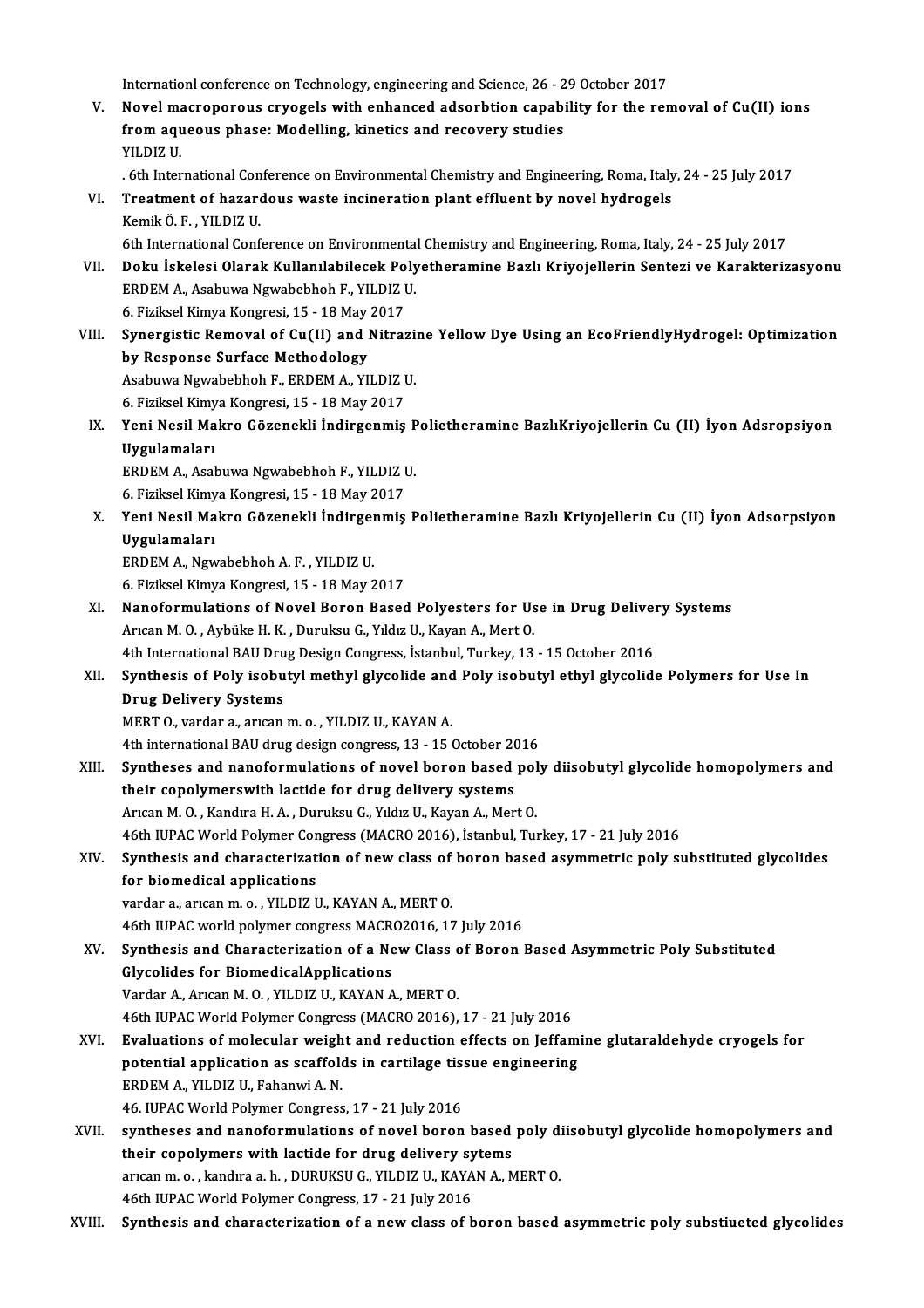|        | for biomedial applications                                                                         |
|--------|----------------------------------------------------------------------------------------------------|
|        | Vardar A., Arican M. O., YILDIZ U., KAYAN A., MERT O.                                              |
|        | 46. IUPAC World Polymer Congress, 17 - 21 July 2016                                                |
| XIX.   | Polieteramine bazlı hidrojellerin şişme davranışlarının incelenmesi Çanakkale Türkiye 2015         |
|        | ERDEM A., Asabuwa F., YILDIZ U.                                                                    |
|        | 27. Ulusal kimya kongresi, Turkey, 23 - 28 August 2015                                             |
| XX.    | Syntheses and Characterizations of Poly Diethyl Glycolide Polymers                                 |
|        | MEHMET ONUR A., KAYAN A., YILDIZ U., MERT O.                                                       |
|        | EPF2015, European Polymer Congress, Dresden, Germany, (2015), 21 - 23 June 2015                    |
| XXI.   | Synthesis and characterization of Jeffamine based hydrogels and investigation of Cu II ion binding |
|        | properties by response surface method approach                                                     |
|        | ERDEM A, YILDIZ U, Fahanwi A                                                                       |
|        | European Polymer Congress, 21 - 26 June 2015                                                       |
| XXII.  | Yeni Bir Schiff Bazı Sentezi Karakterizasyonu ve Cu II İyon Bağlama Özelliklerinin İncelenmesine   |
|        | Yanıt Yüzey Metodu                                                                                 |
|        | Bilgin A., Çetintaş S., Cerrahoğlu E., Yıldız U., Bingöl D.                                        |
|        | 7. Ulusal Analitik Kimya Kongresi, Kahramanmaraş, Turkey, 1 May - 05 September 2014                |
| XXIII. | Metilferrosenilmetoksi Birimleri İçeren Ftalosiyaninlerin Sentezi ve Karakterizasyonu              |
|        | BİLGİN A., YAĞCI Ç., Mendi A., YILDIZ U.                                                           |
|        | 24. Ulusal Kimya Kongresi, Zonguldak, Turkey, 29 June - 02 July 2010                               |
| XXIV.  | Yeni Polimerik Ftalosiyaninlerin Sentezi, Karakterizasyonu, Agregasyonu ve Termal Özelliklerinin   |
|        | <i>incelenmesi</i>                                                                                 |
|        | BİLGİN A., YAĞCI Ç., YILDIZ U., ÖZKAZANÇ E., TARCAN E.                                             |
|        | 24. Ulusal Kimya Kongresi, Zonguldak, Turkey, 29 June - 02 July 2010                               |
| XXV.   | Fleksible Gruplar İçeren Polimerik Ftalosiyaninlerin Sentezi ve Özelliklerinin İncelenmesi         |
|        | BİLGİN A, YAĞCI Ç., YILDIZ U., Mendi A.                                                            |
|        | XX. Ulusal Kimya Kongresi Kayseri, Turkey, 4 - 08 September 2006                                   |
| XXVI.  | Makrosiklik Grup İçeren Polimerik Ftalosiyaninlerin Sentezi ve Karakterizasyonu                    |
|        | YAĞCI Ç., BİLGİN A., YILDIZ U., Mendi A.                                                           |
|        | XX. Ulusual Kimya Kongresi, Kayseri, Turkey, 4 - 08 September 2006                                 |
| XXVII. | Metil Metakrilat ın Allil alkol 1 2 butoksilat blok etoksilat varlığına Ce IV HNO3 ile Redoks      |
|        | Polimerizasyonu                                                                                    |
|        | YAĞCI Ç., YILDIZ U.                                                                                |
|        | XVIII. Ulusal Kimya Kongresi, Turkey, 5 - 09 July 2004                                             |
|        |                                                                                                    |

#### Supported Projects

YILDIZ U., Project Supported by Higher Education Institutions, PETROL TÜREVLİ MALZEMELERİ DENİZ YÜZEYİNDEN SAPPOTESA TTOJSES<br>YILDIZ U., Project Supported by Higher Education Institutions, PETROL TÜREVLİ MALZEMELERİ DENİZ YÜZEYİNDEN<br>TEMİZLEYECEK YAĞ BAZLI ORGANOJELLERİN ÇIT-ÇIT REAKSİYONUYLA SENTEZLENMESİ VE KARAKTERİZASYONU, YILDIZ U., Pr<mark>e</mark><br>TEMİZLEYEC<br>2017 - 2018<br>YU DIZ U. Pre TEMİZLEYECEK YAĞ BAZLI ORGANOJELLERİN ÇIT-ÇIT REAKSİYONUYLA SENTEZLENMESİ VE KARAKTERİZA<br>2017 - 2018<br>YILDIZ U., Project Supported by Higher Education Institutions, ANTİKOROZİF POLİMERİK KAPLAMARIN PCB<br>DEVPEL ERDEKİ LEHIM Ü

2017 - 2018<br>YILDIZ U., Project Supported by Higher Education Institutions, ANTİKOROZİF POLİMERİK KAPLAMARIN PCB<br>DEVRELERDEKİ LEHİM ÜZERİNE ETKİLERİNİN İNCELENMESİ, 2017 - 2017 YILDIZ U., Project Supported by Higher Education Institutions, ANTİKOROZİF POLİMERİK KAPLAMARIN PCB<br>DEVRELERDEKİ LEHİM ÜZERİNE ETKİLERİNİN İNCELENMESİ, 2017 - 2017<br>YILDIZ U., Project Supported by Higher Education Instituti

DEVRELERDEKİ LEHİM ÜZERİNE ETKİLERİNİN İNCELENMESİ, 2017 - 2017<br>YILDIZ U., Project Supported by Higher Education Institutions, Yeni Tür Hidro<br>sulardan ağır metal iyonlarının uzaklaştırılmasında kullanılması, 2011 - 2013<br>YU YILDIZ U., Project Supported by Higher Education Institutions, Yeni Tür Hidrojellerin Sentezi,Karakterizasyonu ve atık<br>sulardan ağır metal iyonlarının uzaklaştırılmasında kullanılması, 2011 - 2013<br>YILDIZ U., Project Suppor

sulardan ağır metal iyonlarının uzaklaştırılmasında kullanılması, 2011 - 2013<br>YILDIZ U., Project Supported by Higher Education Institutions, Güneş Enerji Sistemlerinde Kullanılmak Üzere Yeni Bir Üç<br>Fazlı Çok Seviyeli Eviri YILDIZ U., Project Supported by Higher Education Institutions, Güneş Enerji Sistemlerinde Kullanılmak Üzer<br>Fazlı Çok Seviyeli Evirici Tasarımı, 2011 - 2013<br>YILDIZ U., TUBITAK Project, Atık sulardan ağır metallerin uzaklaşt

YILDIZ U., Other Supported Projects, Preparation of nonconventional polymer dsipersions by using macromonomeric<br>azoinitiator, 2000 - 2000 YILDIZ U., TUBITAK Proj<br>YILDIZ U., Other Support<br>azoinitiator, 2000 - 2000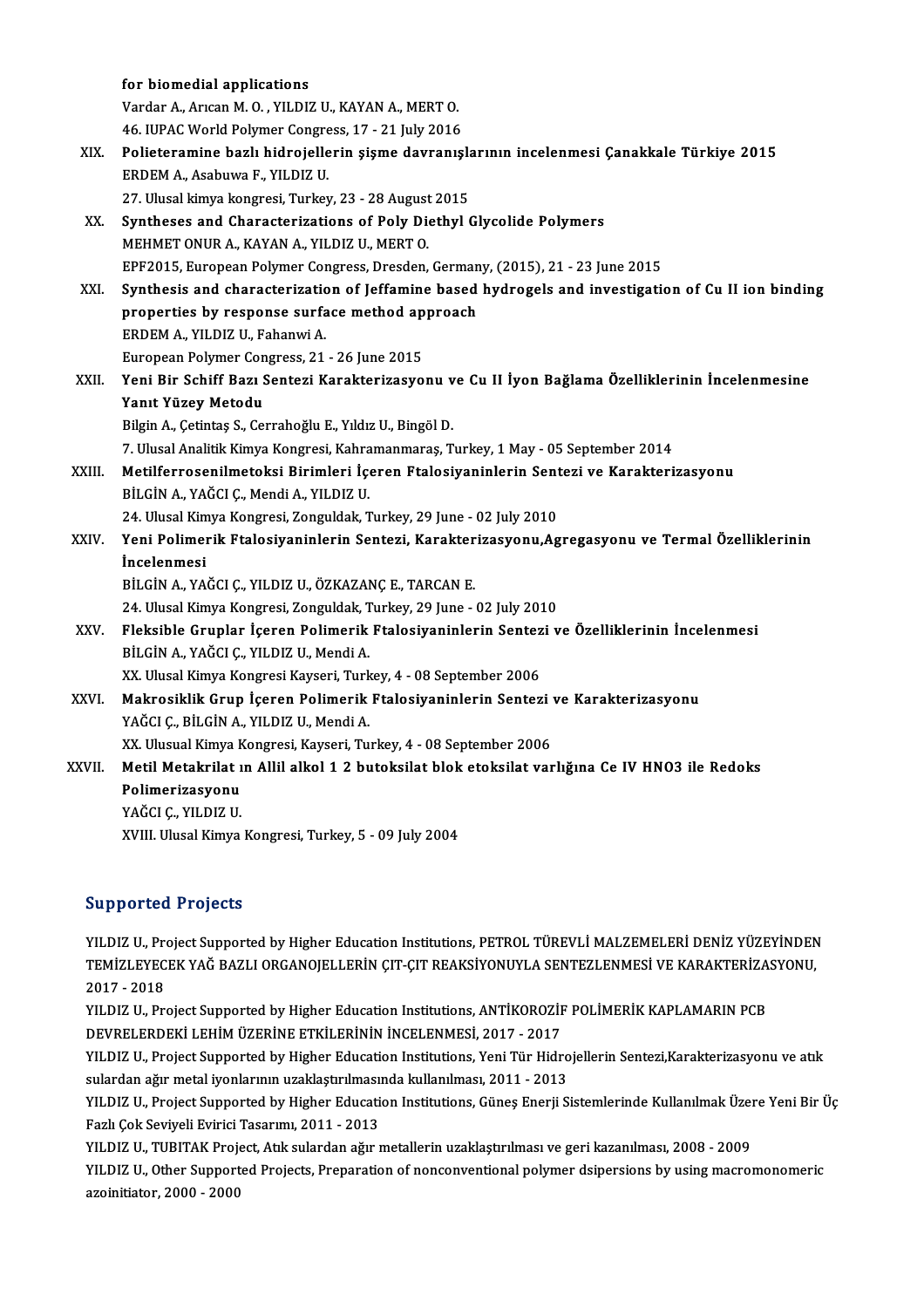#### Activities in Scientific Journals

Current Applied Polymer Science, Committee Member, 2016 - Continues

#### **Scientific Refereeing**

Scientific Refereeing<br>Current Applied Polymer Science, Other journals, June 2018<br>Current Applied Polymer Science, Other journals, March 201 Current Applied Polymer Science, Other journals, June 2018<br>Current Applied Polymer Science, Other journals, March 2018<br>RSC Advances, SCI Journal, March 2018 **Current Applied Polymer Science, Other<br>Current Applied Polymer Science, Other<br>RSC Advances, SCI Journal, March 2018**<br>Polymor, SCI Journal, Echmuany 2018 Current Applied Polymer Science, Oth<br>RSC Advances, SCI Journal, March 201<br>Polymer, SCI Journal, February 2018<br>Current Applied Polymer Science, Oth RSC Advances, SCI Journal, March 2018<br>Polymer, SCI Journal, February 2018<br>Current Applied Polymer Science, Other journals, November 2017<br>Current Applied Polymer Science, Other journals, April 2017 Polymer, SCI Journal, February 2018<br>Current Applied Polymer Science, Other journals, November<br>Current Applied Polymer Science, Other journals, April 2017<br>Current Applied Polymer Science, Other journals, April 2017 Current Applied Polymer Science, Other journals, November 2<br>Current Applied Polymer Science, Other journals, April 2017<br>Current Applied Polymer Science, Other journals, April 2017<br>Chamical Engineering Bessarsh and Design, Current Applied Polymer Science, Other journals, April 2017<br>Current Applied Polymer Science, Other journals, April 2017<br>Chemical Engineering Research and Design, SCI Journal, April 2017<br>European Bolymer Journal, SCI Journa Current Applied Polymer Science, Other journals, App<br>Chemical Engineering Research and Design, SCI Journ<br>European Polymer Journal, SCI Journal, March 2017<br>European Polymer Journal, SCI Journal, February 20 Chemical Engineering Research and Design, SCI Journal,<br>European Polymer Journal, SCI Journal, March 2017<br>European Polymer Journal, SCI Journal, February 2017<br>Journal of Applied Polymer Science, SCI Journal, Februar European Polymer Journal, SCI Journal, March 2017<br>European Polymer Journal, SCI Journal, February 2017<br>Journal of Applied Polymer Science, SCI Journal, February 2017<br>PSC Advances, SCI Journal, February 2017 European Polymer Journal, SCI Journal, Feb<br>Journal of Applied Polymer Science, SCI Jou<br>RSC Advances, SCI Journal, February 2017<br>Polymer SCI Journal June 2016 Journal of Applied Polymer Scien<br>RSC Advances, SCI Journal, Febru<br>Polymer, SCI Journal, June 2016<br>Funencen Polymer Journal, SCI L RSC Advances, SCI Journal, February 2017<br>Polymer, SCI Journal, June 2016<br>European Polymer Journal, SCI Journal, April 2016 Polymer, SCI Journal, June 2016<br>European Polymer Journal, SCI Journal, April 2016<br>Current Applied Polymer Science, Other journals, April 2016<br>Chamisal Engineering Bessamb and Design, SCI Journal, April Chemical Engineering Research and Design, SCI Journal, April 2016<br>Current Applied Polymer Science, Other journals, April 2016 Current Applied Polymer Science, Other journals, April 2016<br>Chemical Engineering Research and Design, SCI Journal, April<br>Current Applied Polymer Science, Other journals, April 2016<br>RSC Advances, SCI Jaunnal, March 2016 RSC Advances, SCI Journal, March 2016 Chemical Engineering Research and Design, SCI Journal, March 2016 Journal of Applied Polymer Science, SCI Journal, February 2016 Chemical Engineering Research and Design, SCI Journal, March 2016<br>Journal of Applied Polymer Science, SCI Journal, February 2016<br>Current Applied Polymer Science, Other Indexed Journal, February 2016<br>Polymer, Journal Indexe Journal of Applied Polymer Science, SCI Journal<br>Current Applied Polymer Science, Other Indexed<br>Polymer, Journal Indexed in SSCI, August 2015<br>Polymer, SCI Journal, May 2015 Polymer, SCI Journal, May 2015 Polymer, Journal Indexed in SSCI, August 2015<br>Polymer, SCI Journal, May 2015<br>Polymer International, SCI Journal, April 2015<br>Polymer, SCI Journal, March 2015 Polymer International, SCI Journal, April 2015 Journal of Hazardous Materials, SCI Journal, March 2015 Polymer, SCI Journal, March 2015<br>Journal of Hazardous Materials, SCI Journal, March 2015<br>Macromolecular Chemistry and Physics, SCI Journal, July 2014<br>Journal of Annlied Polymer Science, SCI Journal, June 2012 Journal of Hazardous Materials, SCI Journal, March 2015<br>Macromolecular Chemistry and Physics, SCI Journal, July 20<br>Journal of Applied Polymer Science, SCI Journal, June 2013<br>Magramalagular Chemistry and Physics, SCI Journa Macromolecular Chemistry and Physics, SCI Journal, July 2014<br>Journal of Applied Polymer Science, SCI Journal, June 2013<br>Macromolecular Chemistry and Physics, SCI Journal, March 2013<br>Polymer Pulletin, SCI Journal, June 2012 Journal of Applied Polymer Science, SCI Journal, June 2013<br>Macromolecular Chemistry and Physics, SCI Journal, March<br>Polymer Bulletin, SCI Journal, June 2012 Macromolecular Chemistry and Physics, SCI Journal, March 2013<br>Polymer Bulletin, SCI Journal, June 2012<br>Polymer Journal, SCI Journal, March 2012<br>Polymer, SCI Journal, January 2012 Polymer Journal, SCI Journal, March 2012 Polymer Journal, SCI Journal, March 2012<br>Polymer, SCI Journal, January 2012<br>Journal of Hazardous Materials, SCI Journal, April 2011<br>Journal of Hazardous Materials, SCI Journal, April 2011 Polymer, SCI Journal, January 2012<br>Journal of Hazardous Materials, SCI Journal, April 2011<br>Journal of Hazardous Materials, SCI Journal, April 2011<br>Magnamalagular Chamistry and Physics, SCI Journal, Apr Journal of Hazardous Materials, SCI Journal, April 2011<br>Journal of Hazardous Materials, SCI Journal, April 2011<br>Macromolecular Chemistry and Physics, SCI Journal, April 2010<br>Polymor SCI Journal Fobruory 2010 Journal of Hazardous Materials, SCI Jo<br>Macromolecular Chemistry and Physi<br>Polymer, SCI Journal, February 2010<br>Polymer, SCI Journal, June 2009 Macromolecular Chemistry and I<br>Polymer, SCI Journal, February 2<br>Polymer, SCI Journal, June 2009<br>Journal of Applied Polymer Scien Polymer, SCI Journal, February 2010<br>Polymer, SCI Journal, June 2009<br>Journal of Applied Polymer Science, SCI Journal, April 2009<br>Polymer, SCI Journal, April 2009 Polymer, SCI Journal, June 2009<br>Journal of Applied Polymer Scien<br>Polymer, SCI Journal, April 2009<br>Polymer, SCI Journal, March 2009 Journal of Applied Polymer Science<br>Polymer, SCI Journal, April 2009<br>Polymer, SCI Journal, March 2009<br>Polymer, SCI Journal, March 2009 Polymer, SCI Journal, April 2009<br>Polymer, SCI Journal, March 2009<br>Polymer, SCI Journal, March 2009<br>Polymer, SCI Journal, Eebruary, 200 Polymer, SCI Journal, March 2009<br>Polymer, SCI Journal, March 2009<br>Polymer, SCI Journal, February 2009<br>Polymer, SCI Journal, Jonuary 2009 Polymer, SCI Journal, March 2009<br>Polymer, SCI Journal, February 2009<br>Polymer, SCI Journal, January 2009<br>Journal of Magramalogular Science I Polymer, SCI Journal, February 2009<br>Polymer, SCI Journal, January 2009<br>Journal of Macromolecular Science Part A: Pure and Applied Chemistry, SCI Journal, July 2008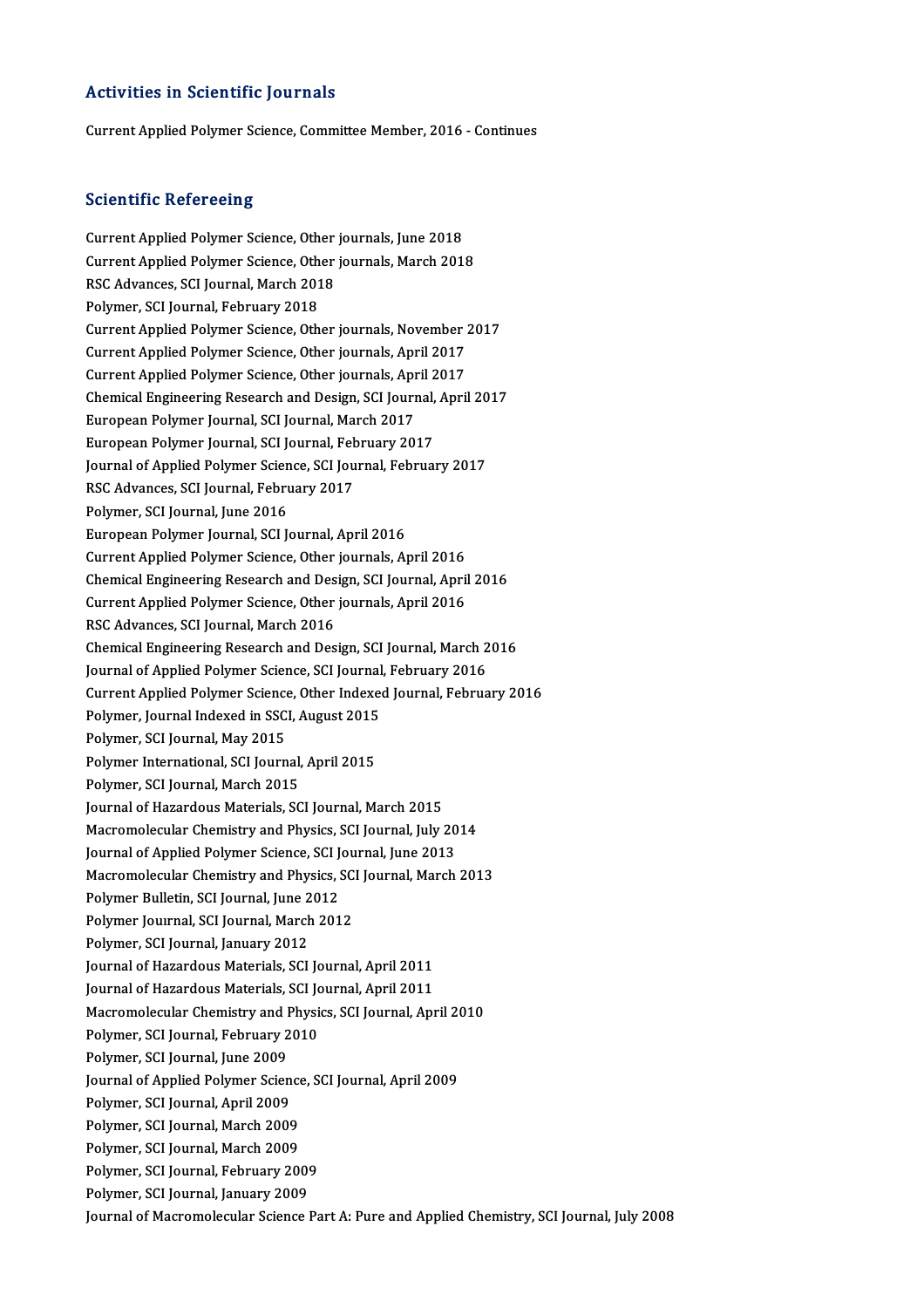Macromelecular Chemistry and Physics, SCI Journal, May 2008<br>Pelymar International, SCI Journal, Anril 2009 Macromelecular Chemistry and Physics, SCI Journal, April<br>2008 Polymer International, SCI Journal, April<br>2008 Rokwar International, SCI Journal, April 2008 Macromelecular Chemistry and Physics, SCI Journal, April 2008<br>Polymer International, SCI Journal, April 2008<br>Polymer International, SCI Journal, April 2008<br>Polymer Pullatin, SCI Journal, March 2009 Polymer International, SCI Journal, April 20<br>Polymer International, SCI Journal, April 20<br>Polymer Bulletin, SCI Journal, March 2008<br>Polymer Bulletin, SCI Journal, March 2009 Polymer International, SCI Journal, April 20<br>Polymer Bulletin, SCI Journal, March 2008<br>Polymer Bulletin, SCI Journal, March 2008<br>Journal of Masromologylar Scionce Bart Au Polymer Bulletin, SCI Journal, March 2008<br>Journal of Macromolecular Science Part A: Pure and Applied Chemistry, SCI Journal, April 2007 Polymer Bulletin, SCI Journal, March 2008<br>Journal of Macromolecular Science Part A: Pure and Applied Chemistry, SCI Journal, April 2007<br>Journal of Macromolecular Science Part A: Pure and Applied Chemistry, SCI Journal, Feb Journal of Macromolecular Science Pa<br>Journal of Macromolecular Science Pa<br>Polymer, SCI Journal, February 2007<br>Polymer, SCI Journal, February 2007 Journal of Macromolecular Science Pa<br>Polymer, SCI Journal, February 2007<br>Polymer, SCI Journal, February 2007<br>Povlmer International, SCI Journal, Fe Polymer, SCI Journal, February 2007<br>Polymer, SCI Journal, February 2007<br>Poylmer International, SCI Journal, February 2007<br>Polymer, SCI Journal, Jonuary 2007 Polymer, SCI Journal, February 2007<br>Poylmer International, SCI Journal, F<br>Polymer, SCI Journal, January 2007<br>Polymer, SCI Journal, July 2006 Poylmer International, SCI Journ<br>Polymer, SCI Journal, January 20<br>Polymer, SCI Journal, July 2006<br>Euronean Polymer Journal, SCL Polymer, SCI Journal, January 2007<br>Polymer, SCI Journal, July 2006<br>European Polymer Journal, SCI Journal, July 2006<br>Polymer, SCI Journal, May 2006 Polymer, SCI Journal, July 2006<br>European Polymer Journal, SCI J<br>Polymer, SCI Journal, May 2006<br>Polymer, SCI Journal, February 2 European Polymer Journal, SCI Journa<br>Polymer, SCI Journal, May 2006<br>Polymer, SCI Journal, February 2006<br>Polymer, SCI Journal, June 2005 Polymer, SCI Journal, May 2006<br>Polymer, SCI Journal, February 2<br>Polymer, SCI Journal, June 2005<br>Polymer, SCI Journal, April 2005 Polymer, SCI Journal, February 2006<br>Polymer, SCI Journal, June 2005<br>Polymer, SCI Journal, April 2005<br>Polymer, SCI Journal, March 2005 Polymer, SCI Journal, April 2005 Polymer, SCI Journal, April 2005<br>Polymer, SCI Journal, March 2005<br>Polymer Bulletin, SCI Journal, February 2005<br>Polymer, SCI Journal, April 2004 Polymer, SCI Journal, March 2005<br>Polymer Bulletin, SCI Journal, Fel<br>Polymer, SCI Journal, April 2004<br>Euronean Bolymer Journal, SCI Je Polymer Bulletin, SCI Journal, February 2005<br>Polymer, SCI Journal, April 2004<br>European Polymer Journal, SCI Journal, February 2004<br>Polymer SCI Journal, June 2002 Polymer, SCI Journal, April 2004<br>European Polymer Journal, SCI Je<br>Polymer, SCI Journal, June 2003<br>Magramalagular Chamistry and I European Polymer Journal, SCI Journal, February 2004<br>Polymer, SCI Journal, June 2003<br>Macromolecular Chemistry and Physics, SCI Journal, April 2003<br>Polymer, SCI Journal, April 2002 Polymer, SCI Journal, June 2003<br>Macromolecular Chemistry and P<br>Polymer, SCI Journal, April 2002<br>Polymer, SCI Journal, Echruary 2 Macromolecular Chemistry and Physi<br>Polymer, SCI Journal, April 2002<br>Polymer, SCI Journal, February 2002<br>European Bolymor Journal, SCI Journ Polymer, SCI Journal, April 2002<br>Polymer, SCI Journal, February 2002<br>European Polymer Journal, SCI Journal, February 2002<br>Polymer, SCI Journal, Jonuary 2002 Polymer, SCI Journal, February 2002<br>European Polymer Journal, SCI Jour<br>Polymer, SCI Journal, January 2002

# Polymer, SCI Journal, January 2002<br>Edit Congress and Symposium Activities

Edit Congress and Symposium Activities<br>Effect of Mechanical Activation on Acid Leaching for Nickel Recovery from Lateritic Ore: Optimization of Process<br>Condition, Attendee, Antalya Turkey, 2017 Effect of Mechanical Activation on Acid Lead<br>Condition, Attendee, Antalya, Turkey, 2017<br>Navel megnenerous anyogels with enhances Effect of Mechanical Activation on Acid Leaching for Nickel Recovery from Lateritic Ore: Optimization of Process<br>Condition, Attendee, Antalya, Turkey, 2017<br>Novel macroporous cryogels with enhanced adsorbtion capability for

Condition, Attendee, Antalya, Turkey, 2017<br>Novel macroporous cryogels with enhanced adsorbtion capability for the removal of Cu(II) ions from aqueous phase:<br>Modelling, kinetics and recovery studies, Attendee, Rome, Italy, Novel macroporous cryogels with enhanced adsorbtion capability for the removal of Cu(II) ions from aqu<br>Modelling, kinetics and recovery studies, Attendee, Rome, Italy, 2017<br>Treatment of hazardous waste incineration plant e

Synthesis and characterization of Diels-Alder mediated poly(ethylene glycol) based hydrogels, Attendee, Ghent, Belgium,<br>2017 Treatr<br>Synth<br>2017<br>Evalue Synthesis and characterization of Diels-Alder mediated poly(ethylene glycol) based hydrogels, Attendee, Ghent, Belgium<br>2017<br>Evaluations of molecular weight and reduction effects on Jeffamine-glutaraldehyde cryogels for pot

2017<br>Evaluations of molecular weight and reduction effects on Jeffamine-glutar<br>scaffolds in cartilage tissue engineering, Attendee, İstanbul, Turkey, 2016<br>Synthesis and characterization of a nav class of baran based asymme Evaluations of molecular weight and reduction effects on Jeffamine-glutaraldehyde cryogels for potential application<br>scaffolds in cartilage tissue engineering, Attendee, İstanbul, Turkey, 2016<br>Synthesis and characterizatio

scaffolds in cartilage tissue engineering, Attendee, İstanbul, Turkey, 2016<br>Synthesis and characterization of a new class of boron based asymmetric poly(substiueted glycolides) for biomedial<br>applications, Attendee, Turkey, Synthesis and characterization of a new class of boron based asymmetric poly(substiueted glycolides) for biomedial<br>applications, Attendee, Turkey, 2016<br>Syntheses and nanoformulations of novel boron based poly(diisobutyl gl

applications, Attendee, Turkey, 2016<br>Syntheses and nanoformulations of novel boron based poly(di<br>with lactide for drug delivery systems, Attendee, Turkey, 2016<br>Characterization of systemd nH and therme responsive hydroge Syntheses and nanoformulations of novel boron based poly(diisobutyl glycolide) homopolymers and their copo<br>with lactide for drug delivery systems, Attendee, Turkey, 2016<br>Characterization of grafted pH and thermo responsive

with lactide for drug delivery systems, Attendee, Turkey, 2016<br>Characterization of grafted pH and thermo responsive hydrogels synthesized by ring opening polymerization of<br>polyethyleneoxide bis(glycidyl ether) with monoami Characterization of grafted pH and thermo responsive hydrogels synthesized by ring opening polymerization of polyethyleneoxide bis(glycidyl ether) with monoamino and diamino Jeffamine series, Attendee, Stockholm, Swed<br>2016 polyethyleneoxide bis(glycidyl ether) with monoamino and diamino Jeffamine series, Attendee, Stockholm, Sweder<br>2016<br>Synthesis of poly(isobutyl- methyl glycolide) and poly(isobutyl-ethyl glycolide) polymers for use in drug

2016<br>Synthesis of poly(isobutyl- methy<br>systems, Attendee, Turkey, 2016<br>Nanoformulations of novel bores Synthesis of poly(isobutyl- methyl glycolide) and poly(isobutyl-ethyl glycolide) polymers for use in drug deliv<br>systems, Attendee, Turkey, 2016<br>Nanoformulations of novel boron based polyesters for use in drug delivery syst

systems, Attendee, Turkey, 2016<br>Nanoformulations of novel boron based polyesters for use in drug delivery systems, Attendee, Turkey, 2016<br>Syntheses and characterizations of poly(diethyl glycolide) polymers, Attendee, Dresd